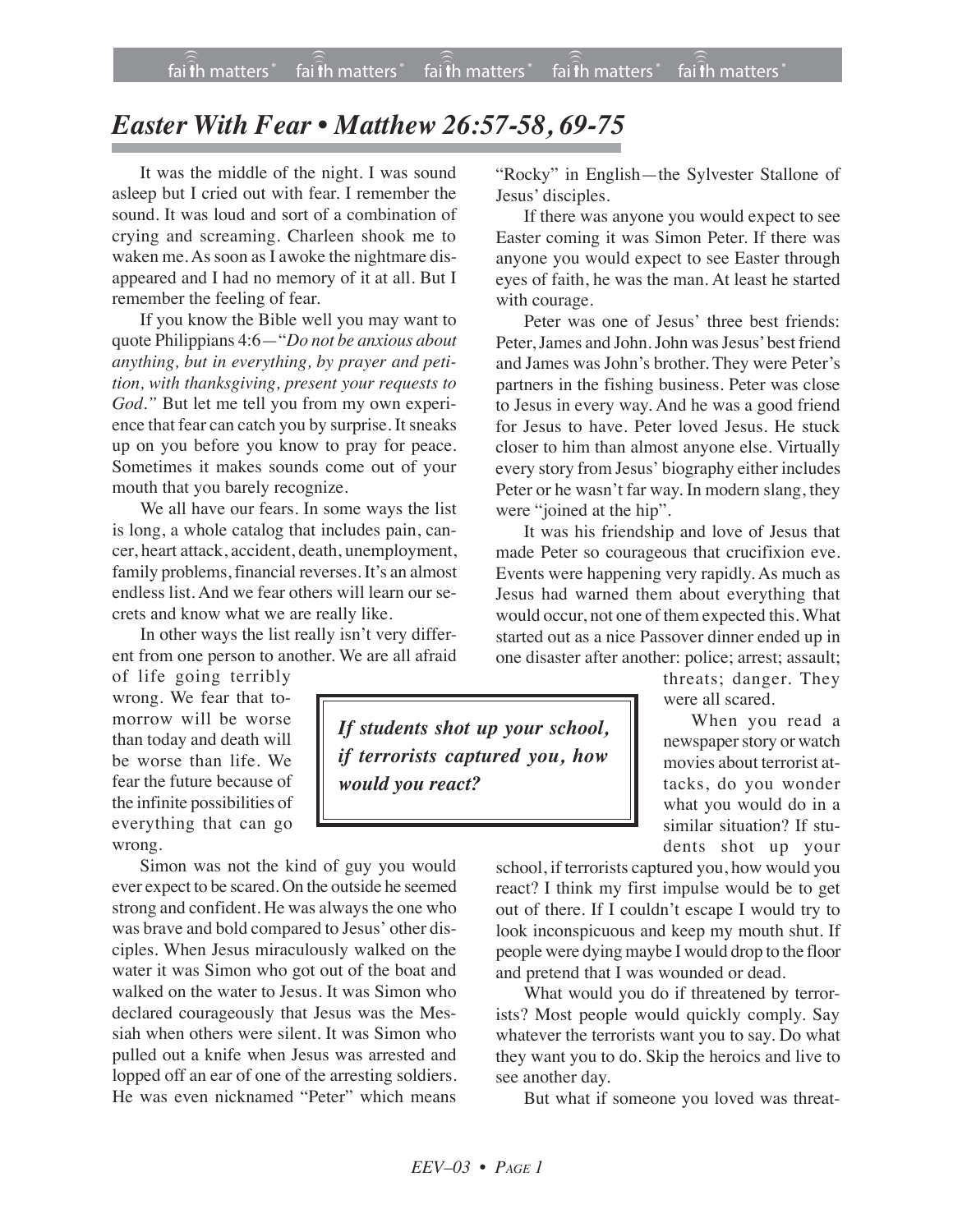ened? If the hijacker had a knife to the neck of your wife, a gun aimed at your child or a bomb threatening your friends then love might be stronger than fear.

Most of Jesus' friends and followers went into hiding. After all, they were ordinary people with jobs like fishing and tax collecting. They were no match for the Temple police or the Roman army. It wasn't that they didn't want to help Jesus, but there was nothing they could do to make a difference. What's the point of throwing rocks at a well-armed and well-trained hostile army? They followed their instincts and stayed far away from Jesus and his enemies.

Peter was amazingly different. He loved Jesus so much that he stuck as close to him as possible even though he knew that he was powerless to make a difference. Sometimes just being there is all the support you can give a friend in crisis but it is far better than keeping a distance.

Peter behaved contrary to his instincts for his instincts must have been to run with all of his fleeing friends. He had more courage than I would have had. He walked with Jesus right into the home turf of those who wanted Jesus dead. In my opinion, Peter ought to get heaven's Medal of Honor for the way he behaved. He should go down in history as one of the bravest Christians who has ever lived.

But Peter was still scared. Scared and courageous are not necessarily contradictory. Heroic soldiers often say they were scared beyond words. We are all very complex creatures. We mean well and behave badly. We say we love and act unloving. We are all inconsistent. It may not be right and it may not be good but it is very common.

My guess is that Peter wanted to be consistent and heroic and courageous but his fears caught even him by surprise. He was a guy from up north, a man who made his living with his hands, someone who didn't know the ways of the city. He thought he could handle it but he suddenly realized he was in over his head. He didn't know the rules. He didn't know what would happen. He didn't know what to do. Peter found himself in the home of one of the most powerful leaders in his nation. Everyone around him spoke in an unfamiliar and sophisticated Jerusalem accent. Most were veterans of politics and power. Peter was in over his head.

Most of us at some time or other have walked in Peter's sandals. We vowed chastity but got caught by surprise with the power of sexual passion. We swore we would never become materialists and then we were seduced by unexpected money. We promised never to take one more drink or drug and then were surrounded by a crowd with different standards and behavior.

Please don't misunderstand. Wrong is wrong. Cowardice is cowardice. It is a sad moment when persons of courage and principle are taken down by fear and compromise. Call it the "Peter Syndrome" and be forewarned that even the strongest are vulnerable,

Matthew 26:57-58 records:

*Those who had arrested Jesus took him to Caiaphas, the high priest, where the teachers of the law and the elders had assembled. But Peter followed him at a distance, right up to the courtyard of the high priest. He entered and sat down with the guards to see the outcome.*

Peter stepped up to the plate, swung three times and struck out. He had come to love Jesus and to be close to him and give him support and instead he gave in to his fear.

The first pitch came from a servant girl who lobbed a passing comment Peter's way: *"You also were with Jesus of Galilee."* This girl was neither indicting him nor accusing him. It was a simple observation. She had seen Jesus and Peter was always with him. He looked familiar. She was just making conversation.

Peter must have been struck with sudden fear. He didn't have time to think. He just reacted: *"I don't know what you're talking about."* There, he had done it. It was a small casual but genuine lie. He wanted to bite his tongue. He wished he hadn't said what he had said but it was too late. He swung and missed.

The temptation is to condemn Peter, but actually I commend him. I probably would have walked right out of there. It showed enormous courage and devotion to have been recognized as a friend of Jesus and then still stick around. Good for Peter. He didn't run away. Although he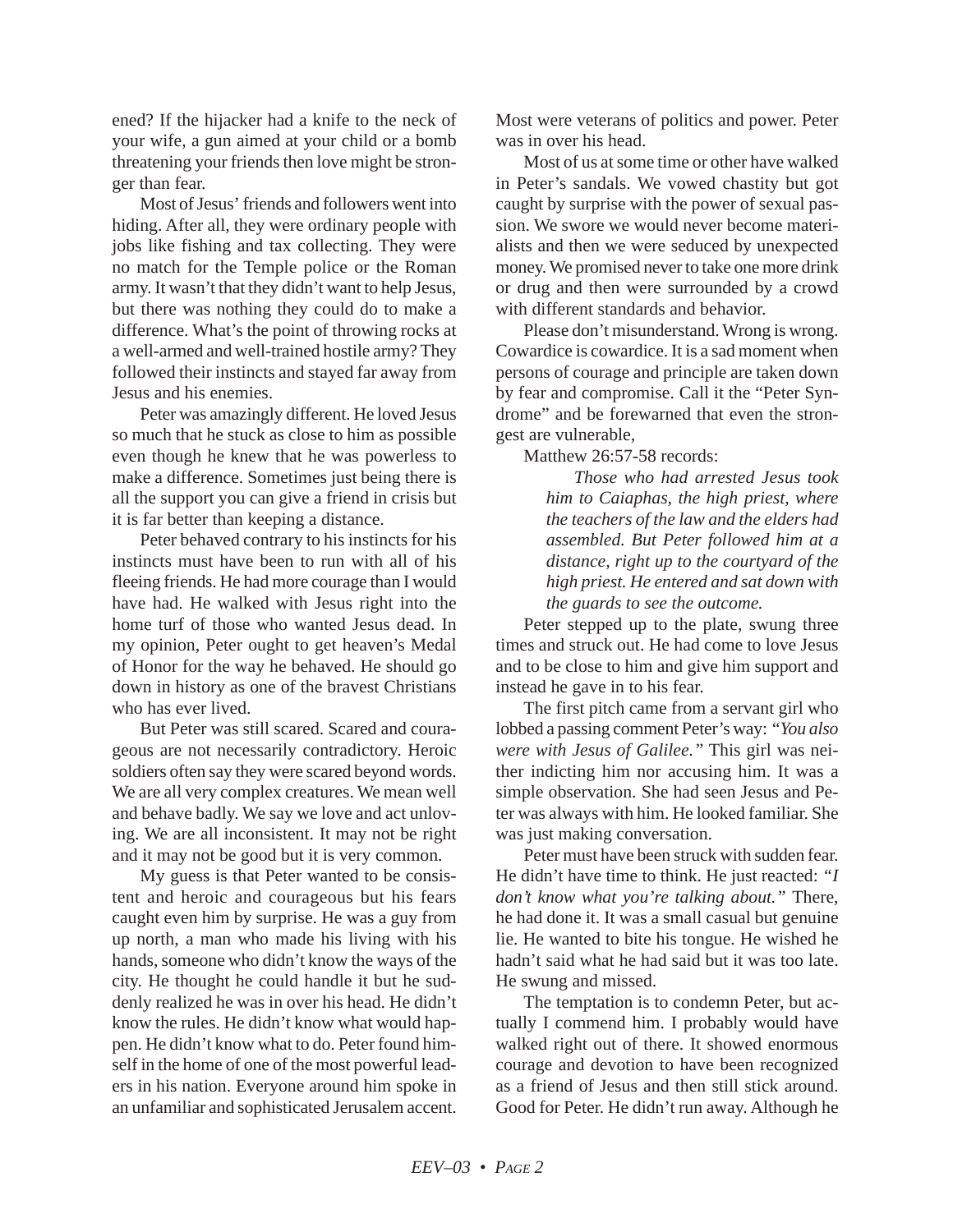did move to another place in the courtyard just to be a little safer.

The second pitch came from another girl. She was really no threat. This was a male-dominated society where it didn't much matter what a woman said or thought. Even less important was a girl. This time it was a curve ball, spoken to someone else, but the words unexpectedly came right at Peter. She said to somebody else, *"This fellow was with Jesus of Nazareth."*

Peter had another chance. He could have said nothing. He should have just let it go if he didn't want to say anything. Or he could have redeemed himself from the previous denial of Jesus. He could have said, "Yes, I was with Jesus", but in-

stead he blurted out a second denial: *"I don't know the man!"* It didn't come out right. He denied in a tone that almost affirmed it. It just didn't work. He was starting to get into trouble. He struck out again. But to his credit he still didn't run

away. He was still a lot closer than the rest of his buddies who never even showed up in the first place.

The third pitch was major league. A whole group confronted him at the same time. They had talked. They knew. They said, *"Surely, you are one of them, for your accent gives you away."* This time Peter had to swing hard and defend himself big time: *"He began to call down curses on himself and swore to them, 'I don't know the man!' "*

Why is it that cornered people turn to profanity to make a point more emphatic? It gives away the weakness of the point they are making. Everyone probably knew Peter's profanity was proof he was lying. He not only struck out but he made a fool of himself doing it.

The night was over. It had become a disaster. *"Immediately, a rooster crowed. Then Peter remembered the word Jesus had spoken:* '*Before the rooster crows, you will disown me three times." And he went outside and wept bitterly."*

Jesus had warned him. Peter meant so well. He started so strong; he had such courage. But, fear won the night. How sad! Peter's fear had blurred his vision of Jesus and of Easter. He was an eyewitness to divine history, but he blinked with fear rather than focus on faith.

If this were the end of the story it would be a discouraging tragedy. So we must hear the rest of the story.

It's fascinating that we even have this story reported in the Bible because, if you think about it, how did this story ever get into the Bible anyway? Other religions often paint an idealized picture of their characters. The Bible tells the whole story, even the unpleasant parts.

The most likely way this story of Simon Peter got into the Bible is from Peter himself. I'm

*Why is it that cornered people turn to profanity to make a point more emphatic?*

not sure how anyone else would know if Peter hadn't told. I don't think I would have told had I denied Jesus. But Peter wanted all of us fearful folks to know that he was

sacred and that he struck out. He wanted us to know that Jesus still loved him and forgave him. He wanted us to know that Jesus gave him another chance.

Peter went on to become one of the greatest heroes of the Easter story and of the Christian faith. He boldly entered the empty tomb. He was among the first to believe in Jesus' resurrection. He took on powerful politicians. He preached the Jesus story. He even wrote two of the 27 books in the New Testament.

It isn't that he was no longer afraid. Fear has a way of coming back in different outfits and scaring us all over again. But Peter learned that Jesus is greater than his fears. Peter learned that Jesus is always better and stronger than his worst fears. Call it faith. Faith grows more faith and keeps getting stronger. Faith in Jesus!

One of the most famous battles of the American Civil War was the Battle of Bull Run on July 21, 1861. It was fought just 30 miles southwest of Washington, DC. The gentry of the nation's capitol came in large numbers to sit on blankets and eat their lunch while they watched the Union